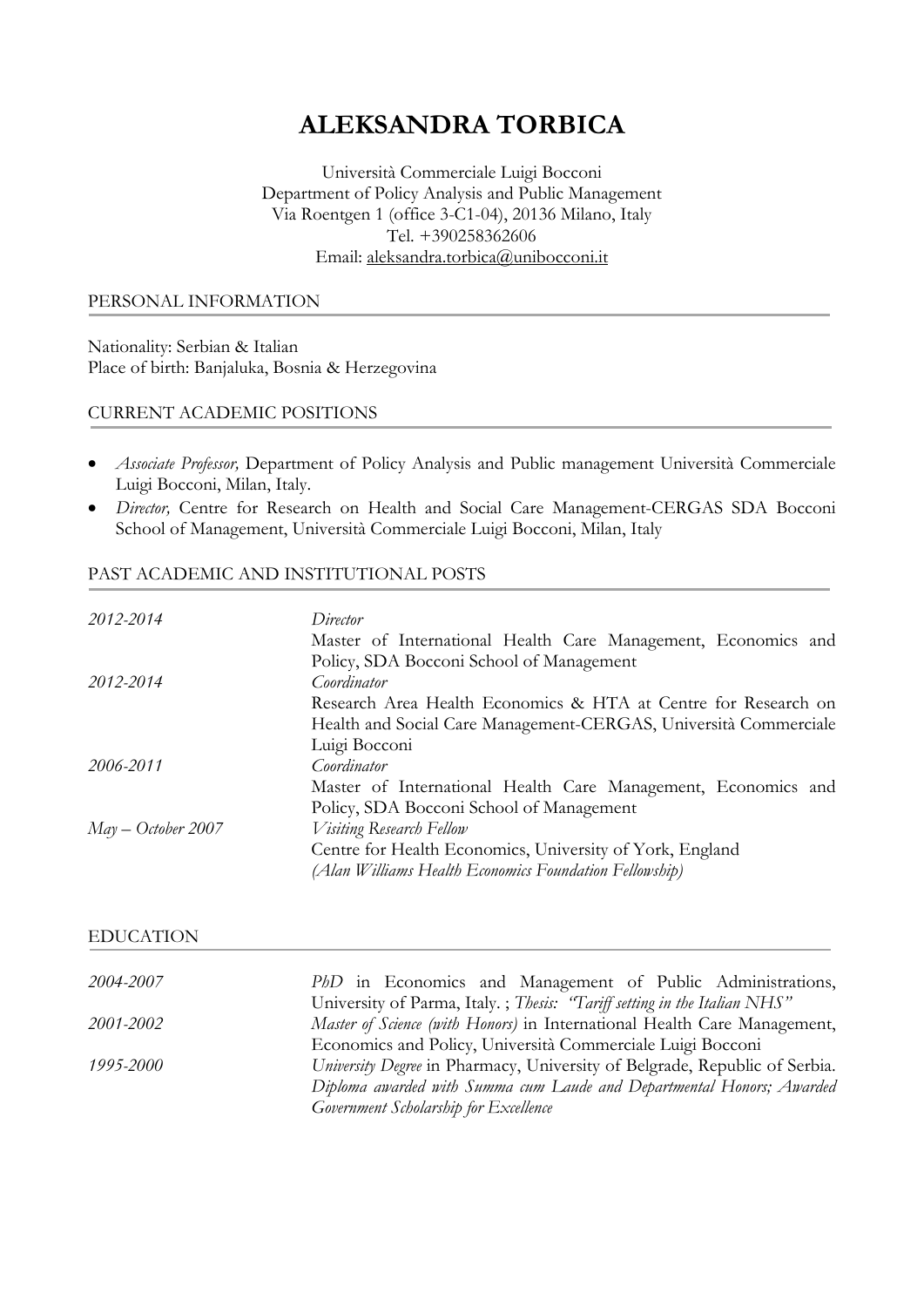### RESEARCH INTERESTS

The intersection between three disciplines applied to healthcare sector: policy, economics and management. I am interested in exploring different methodologies stemming from these disciplines to investigate how economic evaluation analysis can influence and shape decision-making processes at macro (policy) and micro (management) levels in different contexts. My research interests revolve around: (i) the use and impact of Health Technology Assessment (HTA) on decision making in healthcare and (ii) methodological issues in estimating outcomes and costs of healthcare technologies/programmes/services; (iii) governance of healthcare systems and (iv) evaluation of public policy and programs. Some of my most significant scientific achievements concern the impact of economic analysis on decision making in healthcare and my focus has been on exploring different methodological approaches to the issue (both quantitative and qualitative).

# COMPETITIVE RESARCH GRANTS

2018–2020 *Project Director of* COMED *(*Pushing the boundaries of Cost and Outcome Analysis of Medical Technologies) – a 3 year, EU Horizon 2020 grant

2015-2016 *Co-principal investigator* of A Mixed-Methods Evaluation Of A Usaid Performance Based Incentives Program To Improve The Uptake And Quality Of Essential Health Care Services In Malawi. USAID - Translating Research into Action. Responsible for the WP dedicated to cost analysis.

2013-2015 Deputy Project Director *of MedtecHTA (Methods for HTA of medical devices: a European Perspective). A 3-year, two-stages, EU Seventh Framework Programme (FP7) grant.*

2011-2012 Co-principal investigator *of Agenda - setting criteria for the abolition of user fees health policies in West Africa, funded by Africa Initiative Grant at the Centre for International Governance Innovation.*

2009-2012 Lead Researcher *for University Bocconi in ECHOUTCOME - European Consortium in Healthcare Outcomes and Cost-Benefit research. A 3-year, two-stages, EU Seventh Framework Programme (FP7) grant.*

2005-2008 Lead Researcher *for University Bocconi in Health Benefits and Service Costs in Europe (HealthBASKET project) – Sixth Framework Programme, EC. A 3-year, two-stages, EU Sixth Framework Programme (FP6) grant.*

# TEACHING

Graduate and Master level courses

- Co-instructor of Public Accounting and Performance Management core course at the MSc Government and International Organizations (GIO), Graduate School, Bocconi University (2016)
- Main instructor of Health Technologies & Market Access elective course at the Graduate School, Bocconi University (2014)
- Co-instructor of Economic Evaluation Analysis of Healthcare Programmes compulsory course at MIHMEP (Master in International Healthcare Management, Economics and Policy), SDA-Bocconi (since 2002)
- Main instructor of Decision Analysis in Healthcare- elective course at MIHMEP (Master of International Healthcare Management, Economics and Policy), Bocconi University, Milan (since 2004)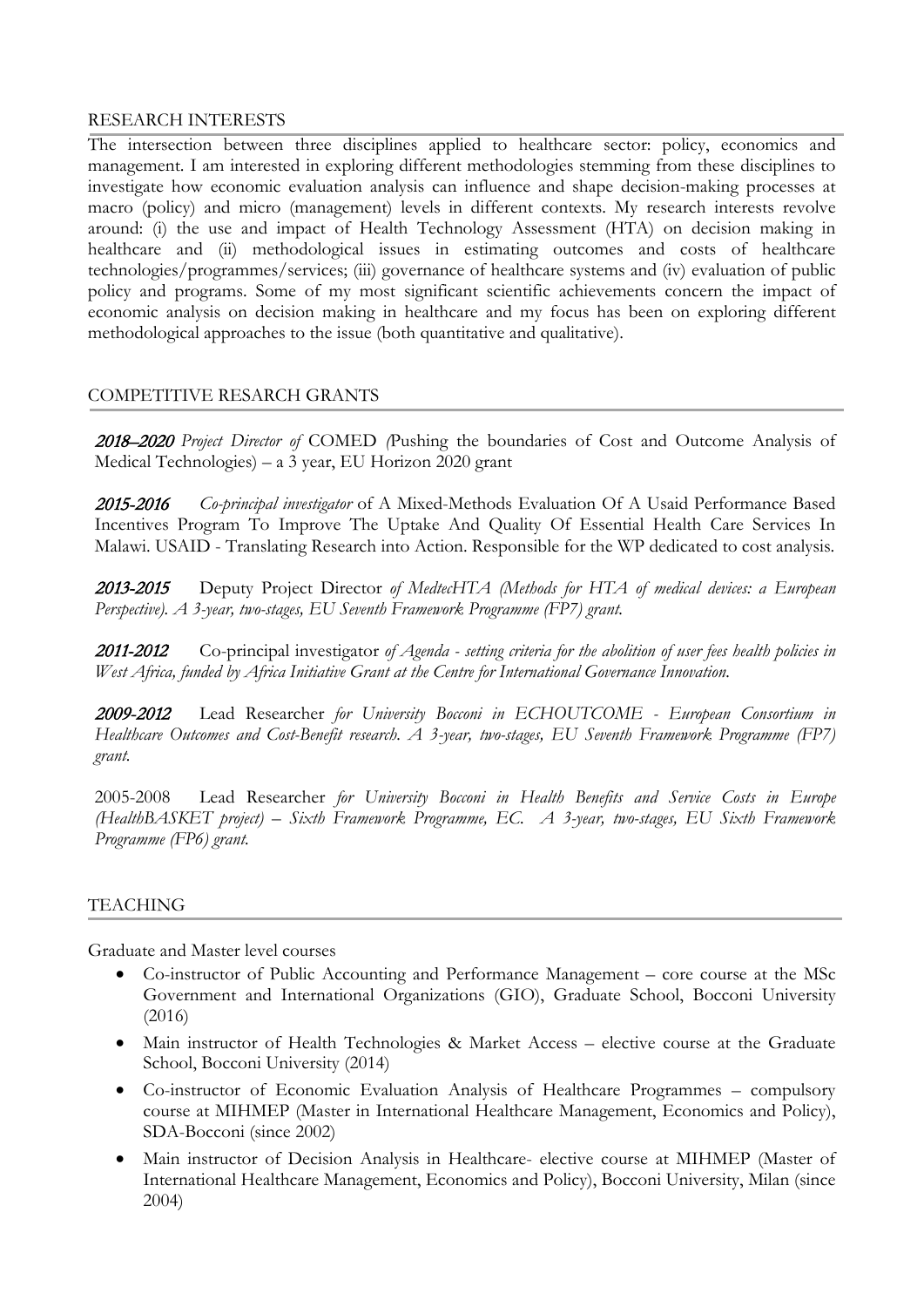- Main instructor of Advanced Economic Evaluation in Health Care –elective course at MIMS (Master of Health Care Management), ), Bocconi University, Milan (since 2007)
- Co- Instructor of Economic Evaluation in Healthcare compulsory course at MIMS (Master of Health Care Management – taught in Italian)), Bocconi University, Milan. (2007-2010)
- Visiting instructor in "Mixed Methods Research for International Health"- University of Heidelberg, Germany (2012)

Undergraduate level courses

- Co-Instructor of Public Management optional course at Degree in International Economics, Management and Finance (BIEMF) and World Bachelor in Business (WBB), Bocconi University, Milan (since 2009)
- Main Instructor of Economics and Management in Public Organizations compulsory course for the Degree in Economics and Management (CLEAM), Bocconi University, Milan (years 2007-2011)

Executive level courses

• Extensive teaching at Executive level in the areas of economic evaluation analyses and health technology assessment

PUBLICATIONS<br>International peer-reviewed journals (selection)

- 1. **Torbica, A.,** Tarricone, R. & Drummond, M. (2017) Does the approach to economic evaluation in health care depend on culture, values, and institutional context?. Eur J Health Econ, p-1-6
- 2. Tarricone, R., **Torbica, A.,** and Drummond, M. (2017) Challenges in the Assessment of Medical Devices: The MedtecHTA Project. Health Econ., 26: 5–12.
- 3. Tarricone, R., **Torbica, A.,** Drummond, M., and for the MedtecHTA Project Group (2017) Key Recommendations from the MedtecHTA Project. Health Econ., 26: 145–152.
- 4. Hatz, M. H. M., Schreyögg, J., **Torbica, A.,** Boriani, G., and Blankart, C. R. B. (2017) Adoption Decisions for Medical Devices in the Field of Cardiology: Results from a European Survey. Health Econ., 26: 124–144.
- 5. **Torbica, A.,** Banks, H., Valzania, C., Boriani, G., and Fattore, G. (2017) Investigating Regional Variation of Cardiac Implantable Electrical Device Implant Rates in European Healthcare Systems: What Drives Differences?. Health Econ., 26: 30–45.
- 6. Marsilio M, **Torbica A,** Villa S. (2017) Healthcare Multidisciplinary Teams: The Sociotechnical approach for an integrated system-wide perspective. *Health Care Management Review 42* (4), 303-314
- 7. Varabyovaa Y, Blankart CR, **Torbica A,** Schreyögg J. (2017) Comparing the Technical Efficiency of Hospitals in Italy and Germany: Nonparametric Conditional Approach. *Health Care Management Science* 20 (3), 379-39*4*
- 8. G Callea, MC Cavallo, R Tarricone, **A Torbica.** Learning effect and diffusion of innovative medical devices: the case of transcatheter aortic valve implantation in Italy *Journal of comparative effectiveness research* 6 (4), 279-292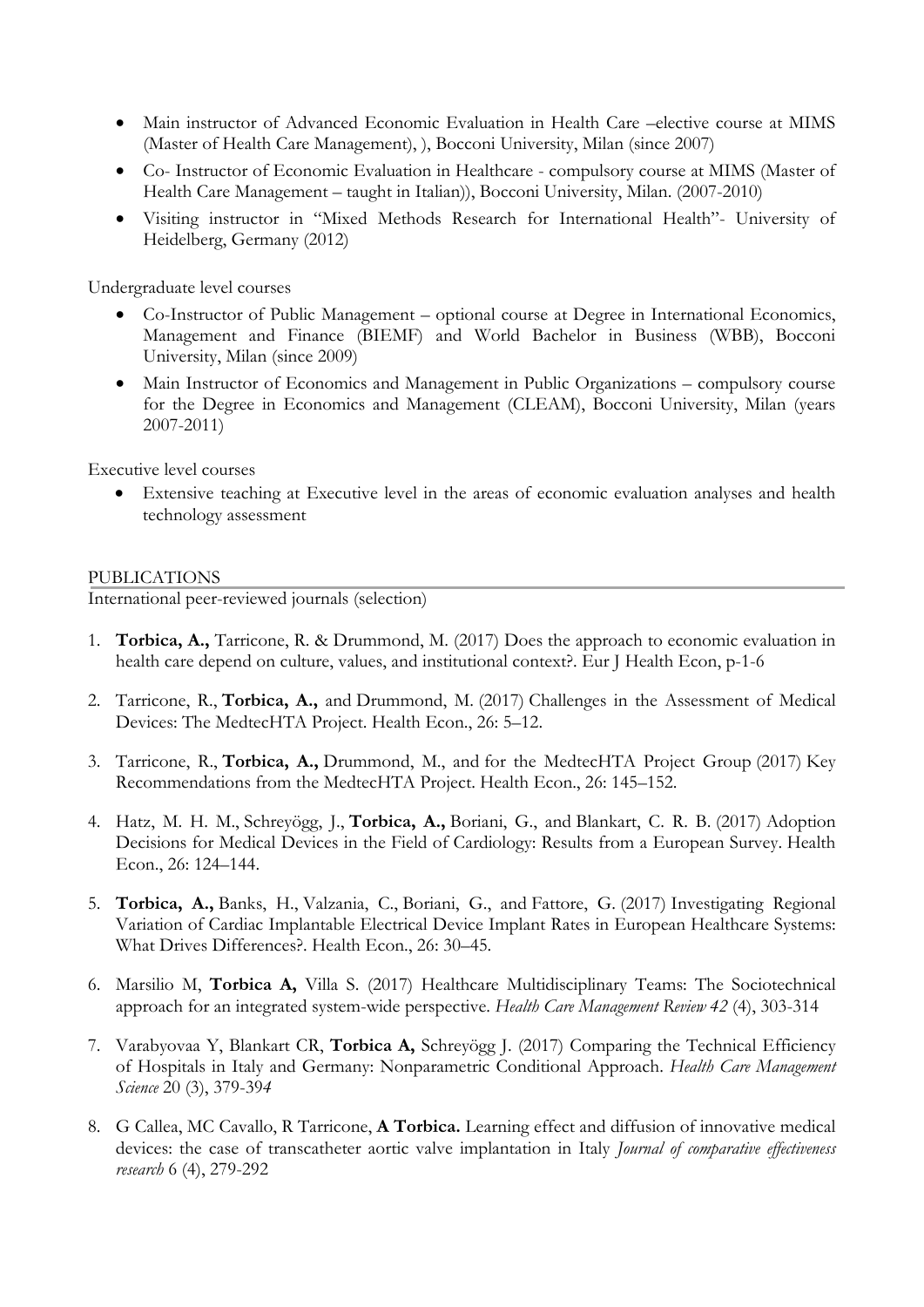- 9. Drummond, M., Tarricone, R. & **Torbica, A.** (2016) Eur J Health Econ 17 (9), 1055-1058
- 10. Albiro G, **Torbica A,** DeAllegri M. (2016) What factors drive heterogeneity of preferences for micro health insurance in rural Malawi? *, Health Policy & Planning* 31 (9), 1172-1183
- 11. **Torbica A***,* Maggioni A. Ghislandi S. (2015) Economic crisis and Acute Myocardial Infarction: new evidence using hospital-level data. *PloS One* 10 (11) e0142810
- 12. Valzania C, **Torbica A***,* Tarricone R, Lyve F, Boriani G. (2015) Implant rates of cardiac implantable electrical devices in Europe: A systematic literature review. *Health Policy* 120 (1): 1-15
- 13. **Torbica A,** Calciolari S. Fattore G. (2015) Does informal care impact utilization of healthcare services? Evidence from a longitudinal study of stroke patients. *Social Science & Medicine*. 124; 29-38
- 14. Sorenson C, Drummond M, **Torbica A,** Callea G, Mateus C. (2015) The Role of Hospital Payments in the Adoption of New Medical Technologies: An International Survey of Current Practice, *Health Economics, Policy and Law* Apr;10 (2): 133-59
- 15. Albiro G, **Torbica A,** Kwalamasa K, De Allegri M. (2014) Eliciting community preferences for complementary micro health insurance: a discrete choice experiment in rural Malawi. *Social Science & Medicine*, 120:160-168
- 16. Tarricone R, **Torbica A,** Ferre F, Drummond M. (2014) Generating Appropriate Clinical Data for Value Assessment of Medical Devices: What Role Does Regulation Play? *Expert Review of Pharmacoenomics and Outcome Research* 14 (5), 707-718
- 17. Beresniak A, Medina-Lara A, Auray JP, De Wever, Praetf JC, Tarricone R, **Torbica A,** Dupont D, Lamure M, Durue G. (2014) Validation of the Underlying Assumptions of the QALY Outcome - Results from the ECHOUTCOME European Project - *Pharmacoeconomics* 33 (1) 61-69
- 18. **Torbica A,** De Allegri M, Belemsaga DY, Medina-Lara A, Ridde V. (2014) What criteria guide policy decisions on user fee removal for maternal healthcare services? Results from a Best-Worst Scaling choice experiment in West Africa. *Journal of Health Service Research and Policy* Oct 19(4):208-15.
- 19. Petrarca G, Fattore G, **Torbica A***.* (2014) Travelling for care: evidence about inter-regional mobility for aortic valve substitution in Italy *– Health Policy* Jul, 117(1):90-7.
- 20. **Torbica A,** Fattore G, Ayala, F. (2014) Eliciting Preferences to Inform Patient-Centred Policies: the Case of Psoriasis. *PharmacoEconomics*, 32, 209-223.
- 21. Angus C, Scafato E, Ghirini S, **Torbica A,** Ferre F, Struzzo P. (2014). Cost-effectiveness of a programme of screening and brief interventions for alcohol in primary care in Italy. *BMC Family Practice*, 15, 26.
- 22. Calciolari S., **Torbica A,** Tarricone R. (2013) Explaining the Health Costs Associated with Managing Intracranial Aneurysms in Italy. *Applied health economics and health policy*, 11, 427-435.
- 23. Drummond M, Tarricone R, **Torbica A**. (2013) Assessing the Added Value of Health Technologies: Reconciling Different Perspectives. *Value in Health*, 16 (1), S7-S13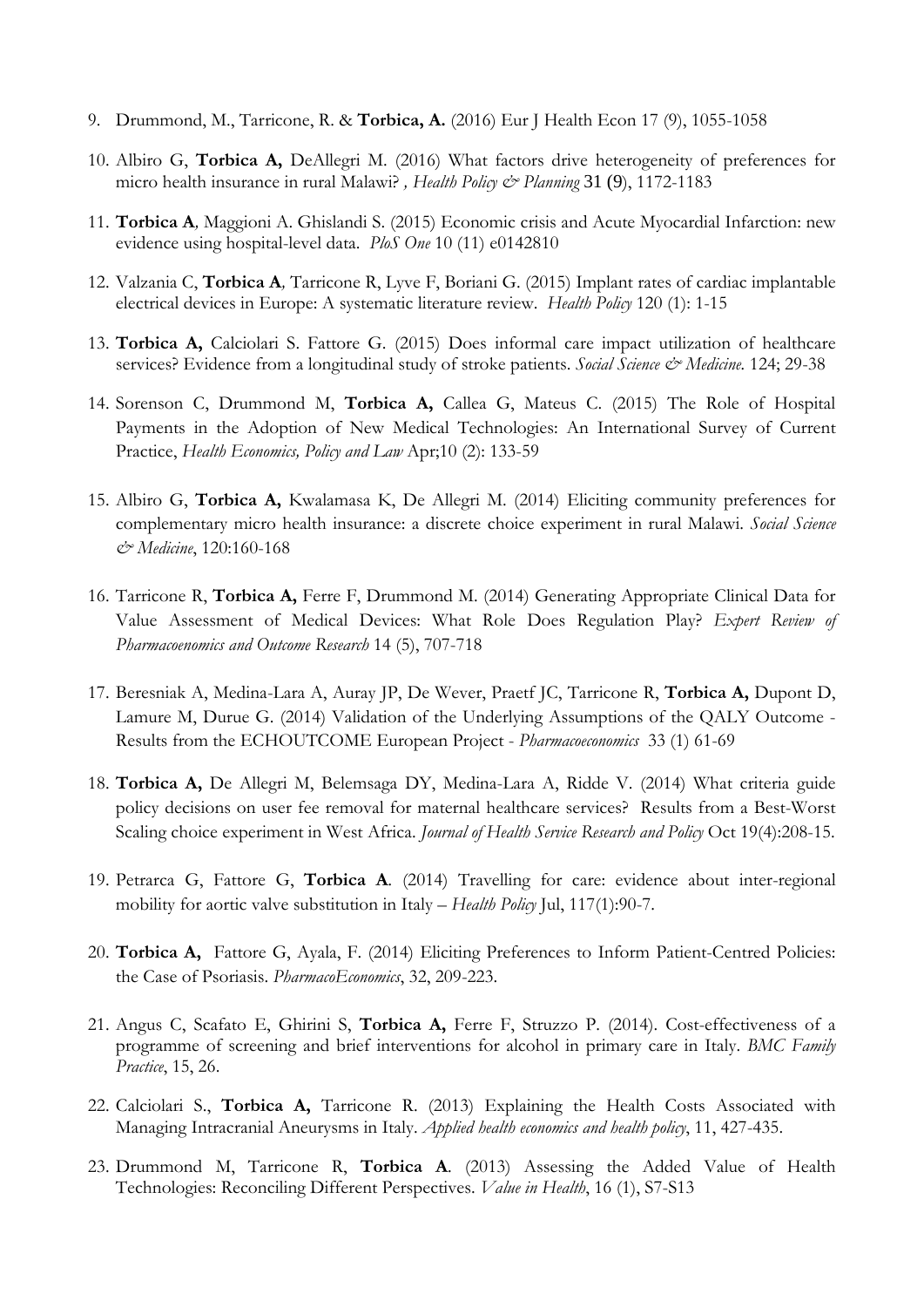- 24. Ghislandi S, **Torbica A**, Boriani G. (2013) Assessing the outcomes of implantable cardioverter defibrillator treatment in a real world setting: results from hospital record data. *BMC Health Services Research*, 13:100
- 25. Ciani O, Tarricone R, **Torbica A.** (2012) Diffusion and use of health technology assessment in policy making: What lessons for decentralised healthcare systems? *Health Policy* 20;108(2-3):194-202
- 26. Fattore G, **Torbica A,** Susi A, Aguzzi G, Benelli G, Gozzo M, Vito T. (2012) The social and economic burden of stroke survivors in Italy: a prospective. incidence-based, multi-centre cost of illness study. *BMC Neurol*, Nov 14;12(1):137
- 27. **Torbica A***.* Fattore G. (2010) Understanding the impact of economic evidence on clinical decision making: a discrete choice experiment in cardiology *Social Science & Medicine* May;70(10):1536-43
- 28. Tarricone R, **Torbica A***,* Franzetti F, Rosenthal VD. (2010) Hospital costs of central line-associated bloodstream infections and cost-effectiveness of closed vs. open infusion containers. The case of Intensive Care Units in Italy. *Cost Eff Resour Alloc* , 8(--):8
- 29. **Torbica A***,* Cappellaro G. (2010) Uptake and diffusion of medical technology innovation in Europe: What role for funding and procurement policies?. *Journal of Medical Marketing* 10: 61-69
- 30. Cappellaro G. Fattore G, **Torbica A***.* (2009) Funding health technologies in decentralized systems: A comparison between Italy and Spain. *Health Policy* 92 (2-3):313-21
- 31. Gerzeli S, **Torbica A***,* Fattore G. (2009) Cost utility analysis of microprocessor controlled knee prosthesis in Italy. *European Journal of Health Economics* 10(1):47-55
- 32. Fattore G, **Torbica A***.* (2008) Cost and reimbursement of cataract surgery in Europe: a cross country comparison. *Health Economics* 17: S71-82
- 33. Fattore G, **Torbica A.** (2006) Inpatient reimbursement system in Italy: how do tariffs relate to costs? *Health Care Management Science* 9:251-258
- 34. Fattore G, **Torbica A.** (2006) Economic evaluation in health care: the point of view of informed physicians. *Value in Health* May-Jun;9(3):157-67
- 35. **Torbica A,** Fattore G. (2005) The Essential Levels of Care in Italy: when being explicit serves the devolution of powers. *European Journal of Health Economics,* Dec:S46-52

#### Book chapters (international)

- 36. Drummond M, Tarricone R, **Torbica A.** Economic Evaluation of Medical Devices in Oxford Research Encyclopedia of Economics and Finance (in press).
- 37. Tarricone R, **Torbica A.** (2012) Costing and performance in healthcare management. In: Faltin, F.W, Kenett, R.S., Ruggeri, F.*Statistical methods in healthcare.* Wiley. p. 386-404.

#### Italian peer-reviewed journals

38. Callea G, **Torbica A,** Tarricone R. (2014) Impatto del sistema di finanziamento a DRG sull'innovazione tecnologica in sanità. Il caso italiano. *Mecosan*; 22 (89): 31-47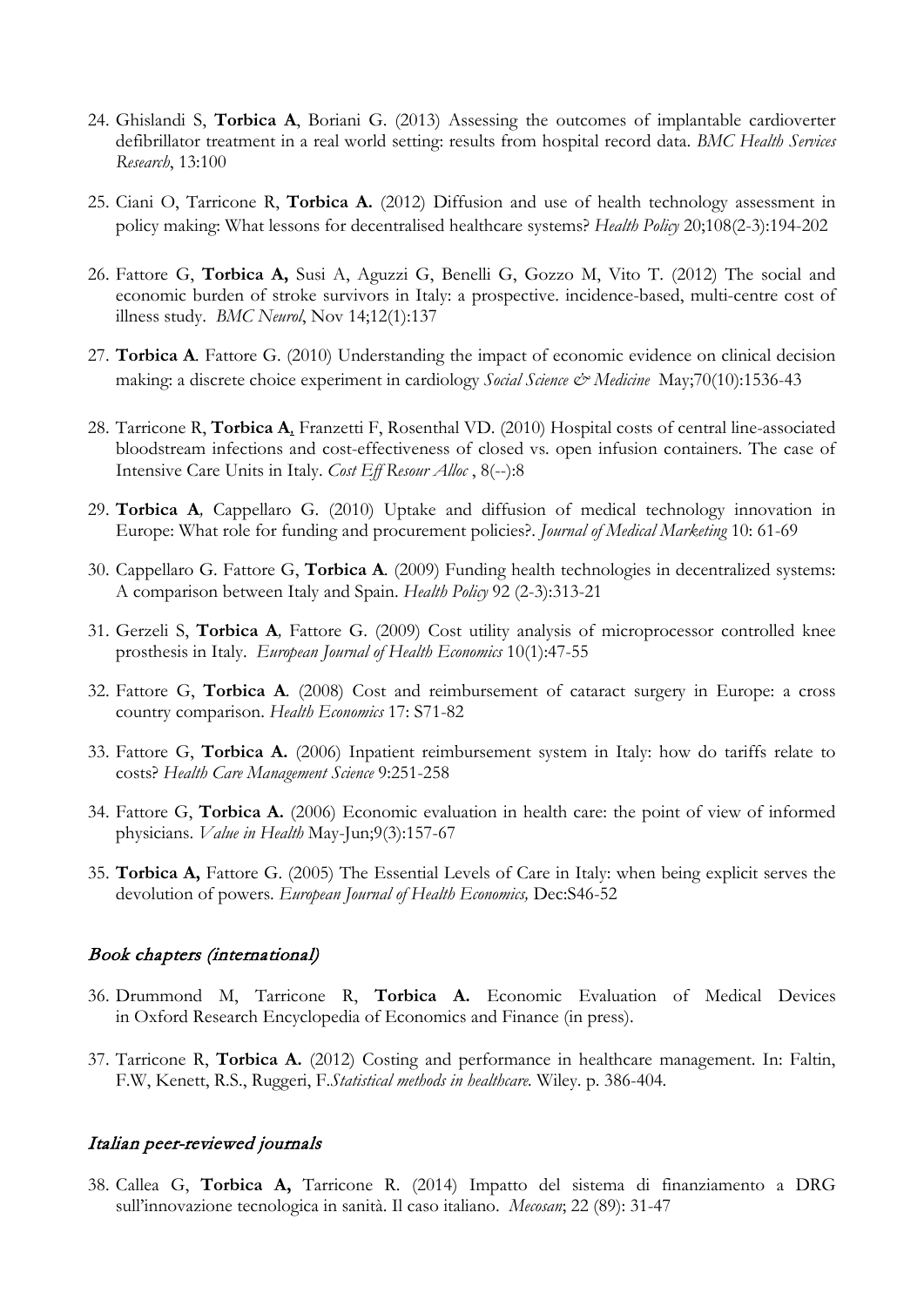- 39. **Torbica A,** Tarricone R, Calciolari S, Branca V, Gaini SM. (2009) Analisi dei costi del trattamento di aneurisma intracranico in Italia *Pharmacoeconomics. Italian Research Articles*; 11 (1): 25-37
- 40. **Torbica A,** Tarricone R, Musi F. (2008) Analisi dei costi della procedura angioplastica coronarica per via transradiale in regime ambulatoriale in Italia. *Economia e Politica del Farmaco*; 8: 0-15
- 41. Fattore G, **Torbica A.** (2007) La valutazione economica in sanità: i decision-makers utilizzano gli studi? *Economia e Politica del Farmaco*; 9:137-152
- 42. Fattore G*,* **Torbica A***.* (2006) Il ruolo delle variabili organizzative nella diffusione dell'innovazione tecnologica:il caso dell'infarto miocardico acuto, *Economia e Politica del Farmaco*; 5: 35-46
- 43. Fattore G. **Torbica A.** (2005) Costi del trattamento della BPCO in Italia: un'applicazione del metodo bootstrap. *Pharmacoeconomics. Italian Research Articles* ; 7:135-143

# Book chapters (in Italian)

- 44. Tarricone R, Ciani O, **Torbica A,** et al. (2017) Programma Nazionale di HTA per dispositivi medici: prove tecniche di implementazione in *L'aziendalizzazione della sanità in Italia - Rapporto OASI*, EGEA, Milano,
- 45. Boscolo P, Tarricone R, Ciani O, **Torbica A.** (2015) La funzione di HTA nelle aziende sanitarie italiane: un potenziale ancora inutilizzato? in *L'aziendalizzazione della sanità in Italia - Rapporto OASI*, EGEA, Milano, p. 583-605.
- 46. Boscolo P, Ciani O, **Torbica A***.* (2012) I processi di valutazione dei dispositivi medici e delle tecnologie sanitarie. In: Rosanna Tarricone. *Politiche per la salute e scelte aziendali. Impatto sull'innovazione e diffusione delle tecnologie mediche.* EGEA, Milano p. 159-186.
- 47. Fattore G, **Torbica A.** (2010) Equità territoriale: definizioni, evidenze empiriche e politiche appropriate in *L'aziendalizzazione della sanità italiana-Rapporto OASI,* EGEA, Milano,p. 263-288.
- 48. Carbone C, Jommi C, **Torbica A.** (2006) Tariffe e finanziamento dell'innovazione tecnologica: analisi generale focus su due casi regionali (Emilia Romagna e Lombardia) in *L'aziendalizzazione della sanità italiana-Rapporto OASI* EGEA, Milano,p. 267-303
- 49. Otto M, Paruzzolo S, **Torbica A.** (2004) Il governo regionale dell'assistenza farmaceutica: un quadro delle iniziative adottate nel 2003. in *L'aziendalizzazione della sanità italiana-Rapporto OASI,* EGEA, Milano, p. 261-283

#### ACTIVITY AS REFEREE AND EDITOR

- 2015-2019*-* Co-Editor- *Value in Health (IF 2014 3.279; 5-year IF 3.373; Rank Q1 13/88 Health care Sciences & Services)*
- Referee for the following journals (in alphabetical order):

*Applied Health Economics and Health Policy, BMJ Open, Expert Review of Medical Devices, Expert Review of Pharmacoeconomics and Outcome Research, European Journal of Health Economics, Health Policy, Implementation*